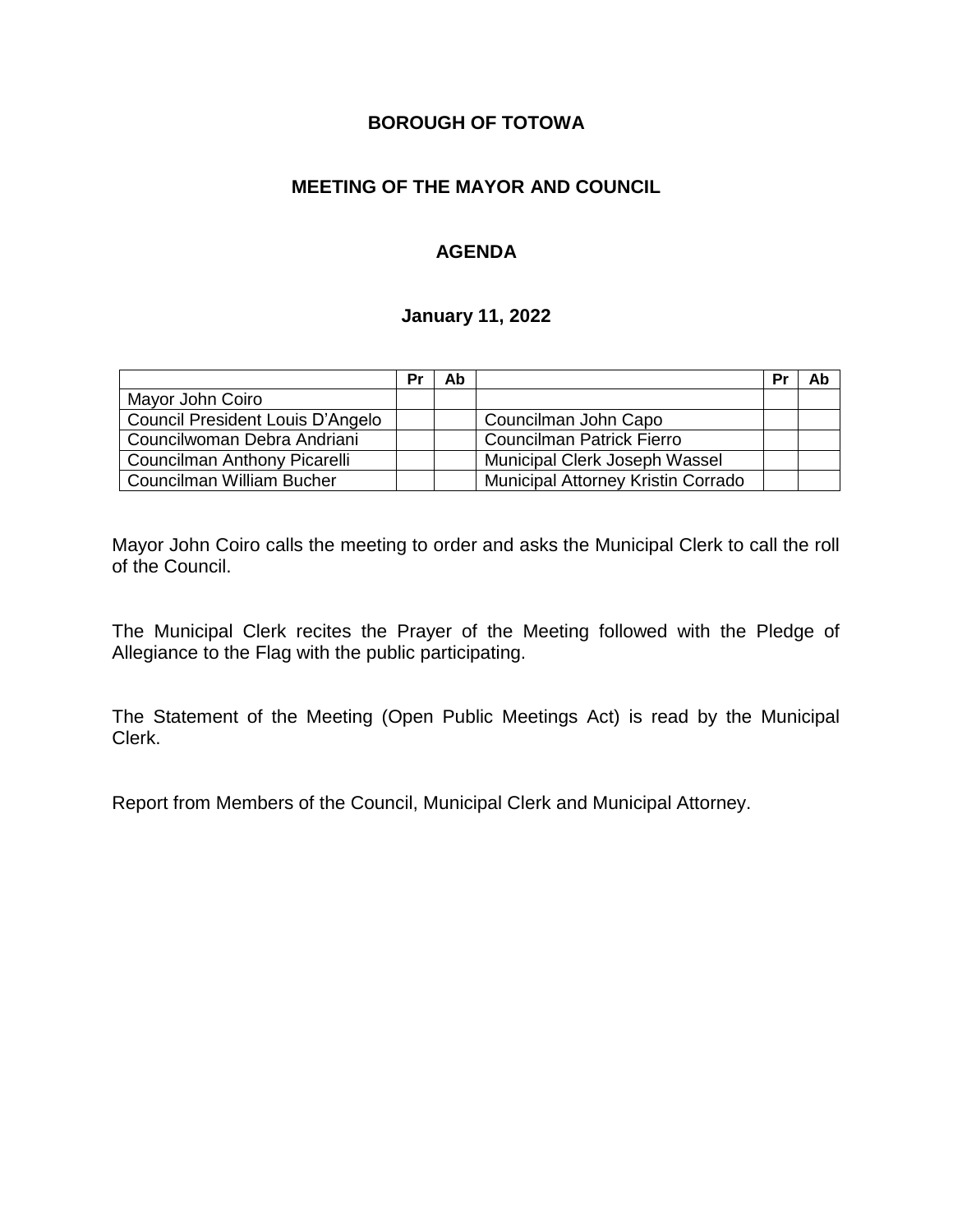Minutes of the Mayor and Council for the meeting of December 28, 2021.

Minutes of the Mayor and Council for the Reorganization Meeting of January 1, 2022.

# **COMMITTEE ON FINANCE: PICARELLI, D'ANGELO, CAPO.**

Resolution No. 2022-02 for the payment of bills.

Resolution authorizing the Tax Collector to process the cancellation of any property tax refund, delinquency or charge and fee imposed by the municipality of less than \$10.00 for the year 2021.

Resolution authorizing the Tax Collector to credit the accounts of various property owners due to qualifying for the \$250.00 Veterans Deduction or \$250.00 Senior Citizen Deduction for 2021.

Recommendation of the Committee to appoint a Prosecutor.

Appointment by the Mayor.

Confirm the appointment.